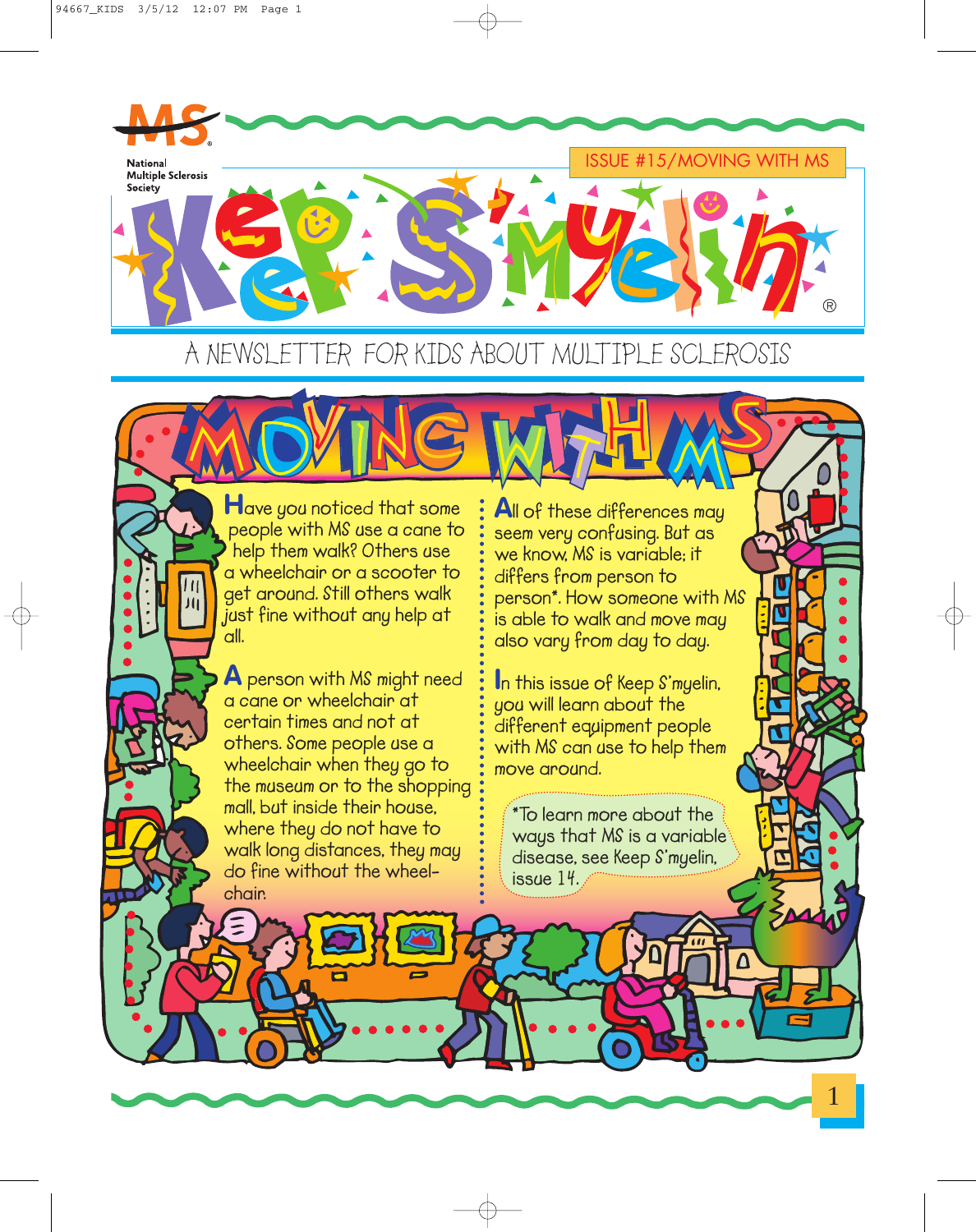94667\_KIDS 3/5/12 12:07 PM Page 2

**Multiple sclerosis** (MS for short) is a disease that affects the central nervous system (the brain, optic nerve and the spinal cord). The brain is like a computer that tells the body what to do. The spinal cord is like a thick wire attached to the computer. Messages travel from the brain, along the spinal cord, to the other parts of the body.



When a person has MS, the covering (myelin) that protects the nerves gets damaged. Scars form where the myelin is damaged. As messages travel from the brain, they sometimes get stuck or slowed down by these scars. When this happens, the other parts of the body can't always do what the brain is telling them to do.

**MS**

Sometimes people with MS have trouble seeing. Sometimes their arms and legs feel weak or their skin feels "tingly" (like pins and needles). Sometimes they lose their balance, or sometimes it's hard to walk. MS problems like these are called symptoms. Symptoms of MS can come and go…we don't know exactly why. Sometimes you don't even notice the symptoms. At other times they are pretty obvious. It's hard for a person with MS to know from one day to the next how he or she will feel. That is why we say that MS is unpredictable.

*Interesting Fact: Multiple means many. Sclerosis means scars. So, multiple sclerosis means "many scars."*

# **Keep S'myelin Readers: WE WANT YOU!**

**We love to publish your pictures, stories, and poems about MS. Please send us your work! Tell us how your family learns about MS together, how you feel about having MS in your family, what advice you would give other kids about having a mom or dad with MS, how you help your mom or dad, or whom you talk with about MS.**

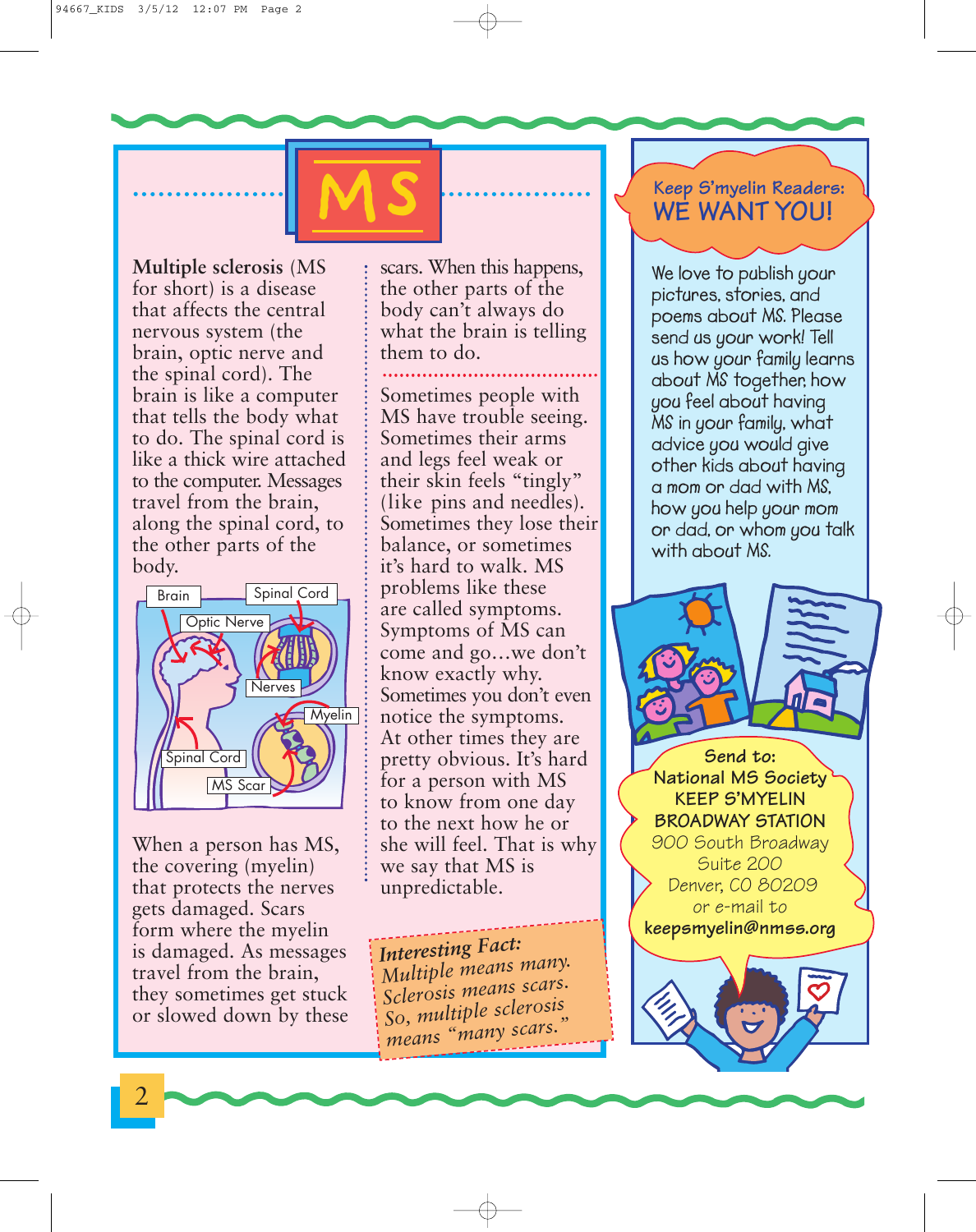# INTERVIEW WITH

**Thirteen-year-old Courtney lives in Rochester, Minnesota with her mom and dad, two sisters, and a golden retriever named Gypsy. She is home-schooled and loves to jump on her outdoor trampoline with her little sister and play Frisbee golf with her older sister and friends. Courtney's mom has had MS since Courtney was about 7 years old.**

#### **KS: What kind of equipment does your mom use to help her get around?**

**Courtney:** At first, she didn't need to use anything. Then after a while, she started using a cane and now she uses a wheelchair to go to church and to go shopping, a walker around the house, and her scooter when she goes into the yard to pick things from the vegetable garden.

# **KS: Was it hard for you when she started to need these things?**

**Courtney:** At first, she could do lots of stuff with us, and then, when she needed these things, we were sad about it. But now we're used to it and we're grateful that

she is happy!

#### **KS: How did you learn about MS? Courtney:** When my mom was first diagnosed, we didn't know anything about MS. My mom and dad talked to us about it and helped us understand. Also, now we go to **MS Camp\*** and we see other kids who are in the same situation. We can ask questions there that we might not want to ask our mom or dad, because it might hurt their feelings.

## **KS: Have you ever tried your mom's scooter or wheelchair?**

**Courtney:** When we first got the scooter, my mom let us ride it up and down the sidewalk and we tried the wheelchair too. They're hard to drive!

#### **KS: Have you had to make any changes to your house for the wheelchair and scooter?**

**Courtney:** Our neighbor is building us a ramp from the porch to the yard so my



COURTINEY

to the garden. Also, we moved about two years ago to a house that is on one level. It's easier for my mom

to get around.

### **KS: What advice would you give to a kid who just found out his or her mom or dad has MS?**

**Courtney:** It really helps to talk about it. Talk to your family about MS. Remember, things could be a lot worse! Keep your mind set on the good things—MS has really brought our family closer together.

\*While not all chapters offer MS Camp many do offer specific programs for children and families. To learn more about these and other types of programs in your area, contact an MS Navigator® at 1-800-344-4867.

3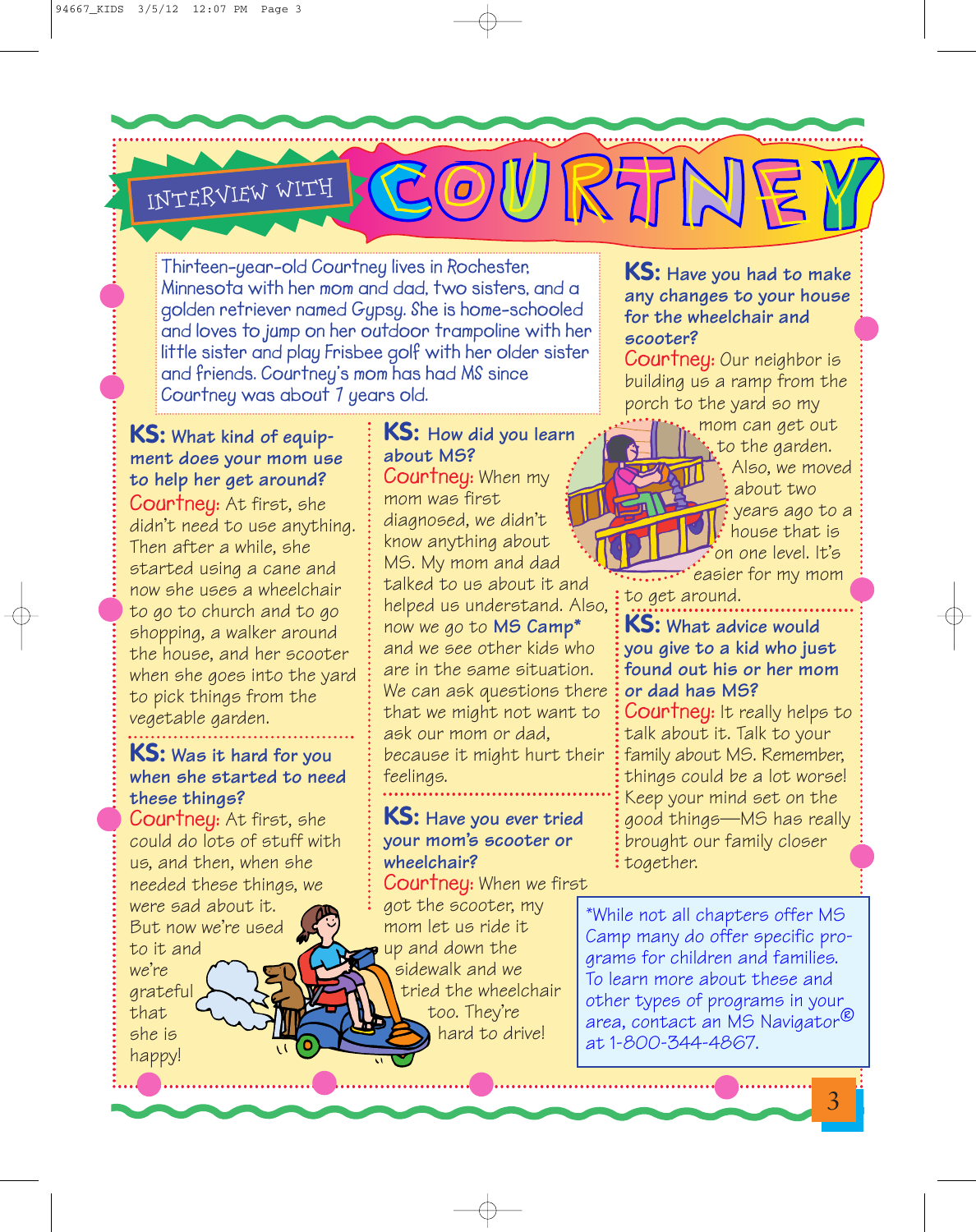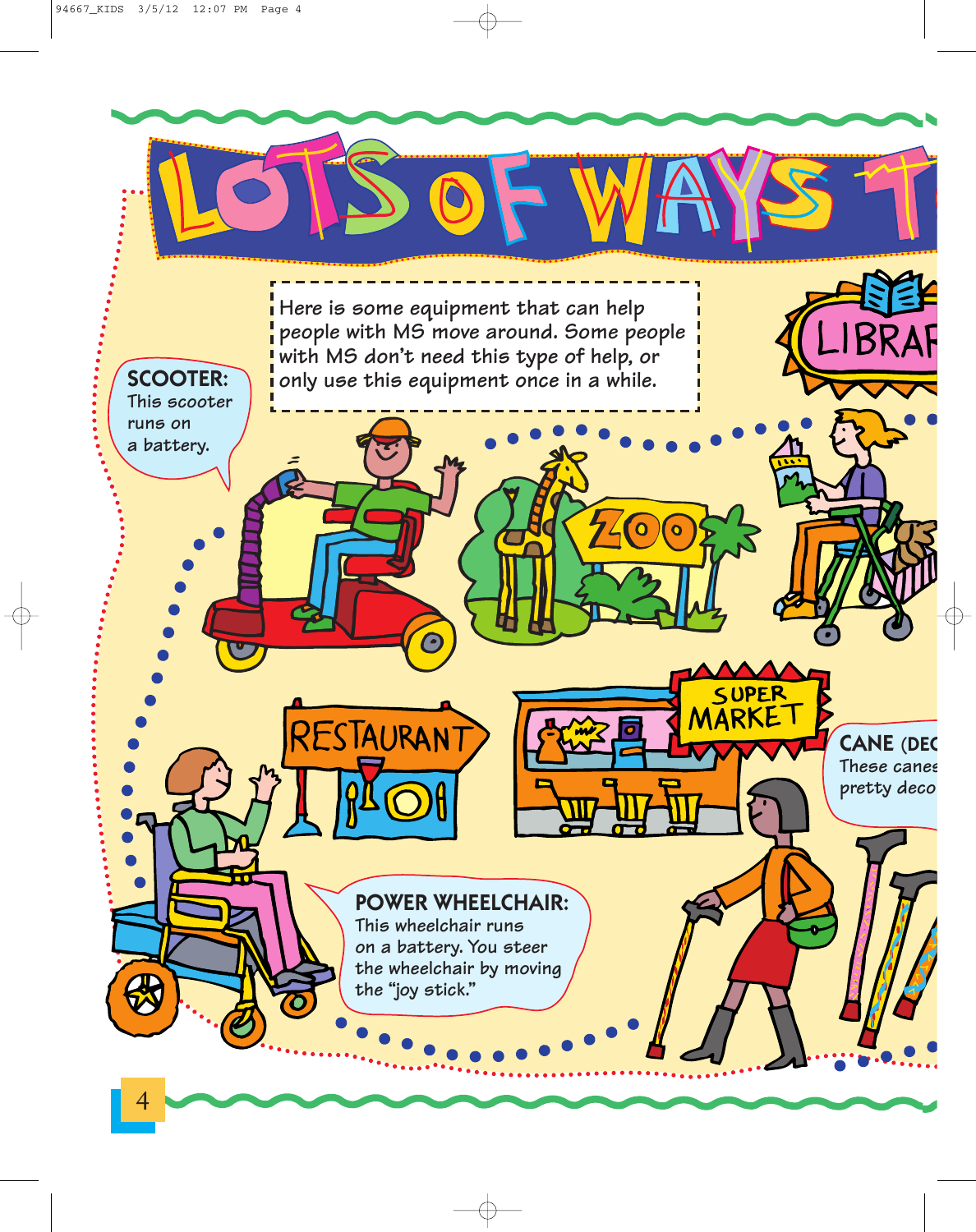

A

**push. It has a basket for carrying things and a little seat a person can use when he or she gets tired.**

# **CRUTCHES (FOREARM)**

**These crutches attach to the forearms and help a person walk**.

#### **MANUAL WHEELCHAIR:**

**The person sitting in this wheelchair moves and steers by pushing on the large wheels. This wheelchair folds up and is easy to put in a car.**

5

**DECORATED) nes have ecorations!**

 $\overline{\mathbf{O}}$ 

MOVIES

 $\overline{\mathbf{O}}$ 

O

 $\overline{\mathbf{o}}$ 

 $\overline{\mathbf{o}}$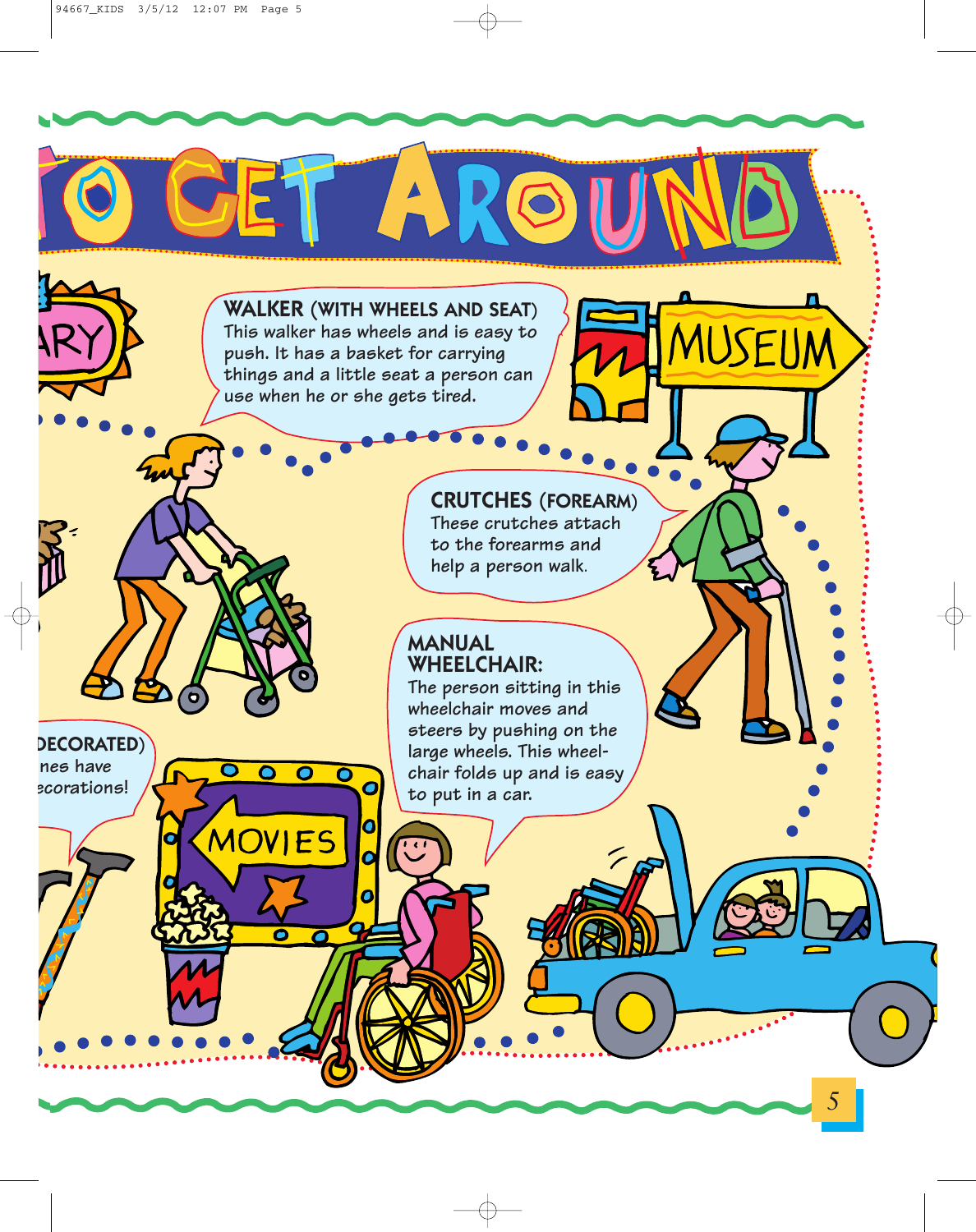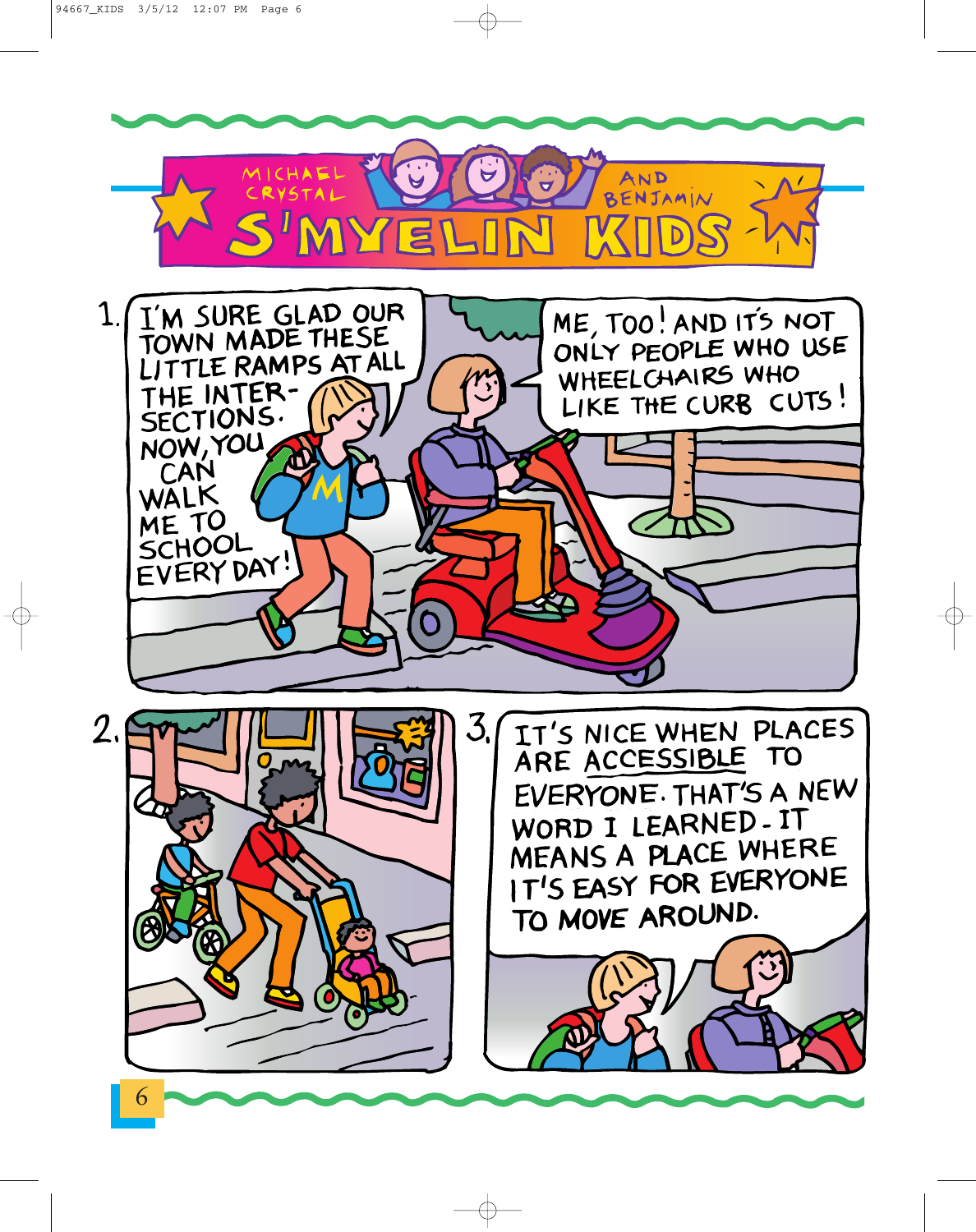

 $\oplus$